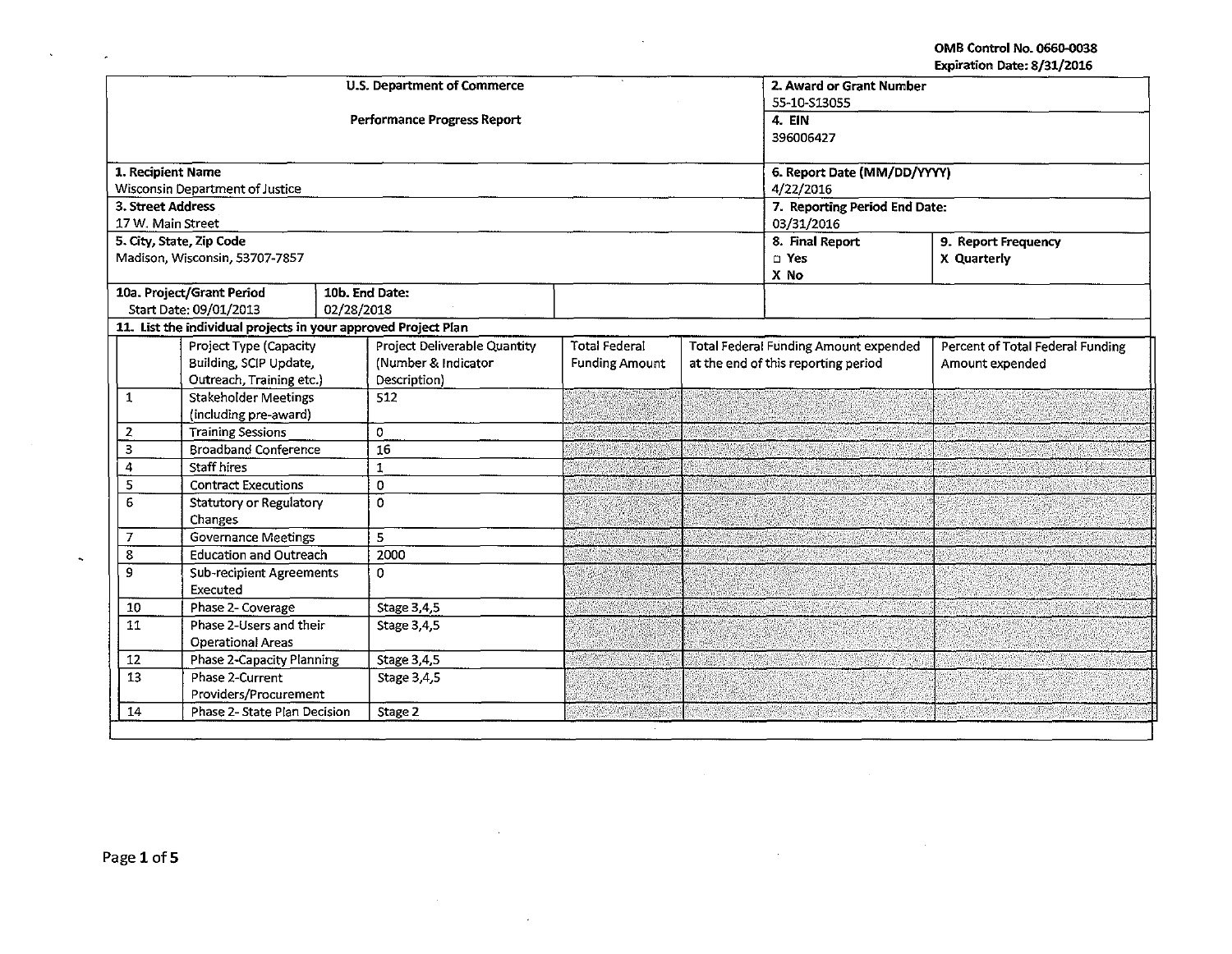lla. Describe your progress meeting each major activity/milestone approved in the Baseline Report for this project; any challenges or obstacles encountered and mitigation strategies you have employed; planned major activities for the next quarter; and any additional project milestones or information.

Stakeholder meetings: 512 public safety personnel were reached throughout the State with regional meetings in this reporting period. The RIC's also facilitated eight separate meetings to associations and regional groups that were used for outreach and education for the FirstNet project. The RIC's were able to present updates on the progress of FirstNet and also continued to work with stakeholders to identify requirements and needs for their regions.

Broadband Conference: The Wisconsin Department of Justice staff attended eight conferences in this reporting period. The conferences attended were the WI New Chiefs Training, Wisconsin EMS Association- Working Together Conference, Wisconsin Chiefs of Police Association (WCPA) Conference, Michigan Statewide lnteroperability Conference, Badger State Sheriffs Association Conference, Governor's Conference on Emergency Management, Wisconsin lndianhead Technical College (WITC) Emergency Services Conference, and the Wisconsin Attorney General Summit on Public Safety.

Staff hires: Molly Boss was hired to fill one of the vacant Program and Policy Analyst positions.

Governance Meetings: During this reporting period, five governance meetings were held throughout the State. which are also used for education and outreach on the Nationwide Public Safety Broadband Network. They were the Northeast Region SCIP Implementation Council, Northwest Region SCIP Implementation Council, South East Region SCIP Implementation Council, South West Region SCIP Implementation Council, and one Interoperability Council (IC) Meeting.

The IC has followed the recommendations that came out of Wisconsin's SCIP Workshop that was held in early 2014 and has streamlined Wisconsin's governance structure to include four subcommittees. On October 20<sup>th</sup>, the four subcommittees were officially stood up and began their assigned work. DOJ FirstNet staff has worked closely with our State agencies, our local councils, the Regional Coordinators, and associations to solicit representatives to serve on the four newly established subcommittees. The Nationwide Public Safety Broadband Network (NPSBN) Subcommittee will advise and make recommendations concerning the FirstNet initiative to the State Interoperability Council. During this quarter, two additional voting members have been nominated to serve on the Subcommittee.

# Other Activities:

The DOJ staff and RICs participated in the following other activities during this reporting period.

# Additional activities included:

- FirstNet RFP Webinar 1/15/16
- Wisconsin SLIGP Quarterly Call 2/29/16
- FirstNet Quarterly Webinar for SPOCs 2/26/16
- FirstNet Region V Conference Calls 1/5, 2/2, 3/1
- FirstNet SPOC Kick-off Meeting 2/29/16
- MCP FirstNet RFP Roundtable Webinar 3/3/16
- First Net Pre-Proposal Conference 3/10/16
- FirstNet Meeting with the WI Dept of Administration 3/31/16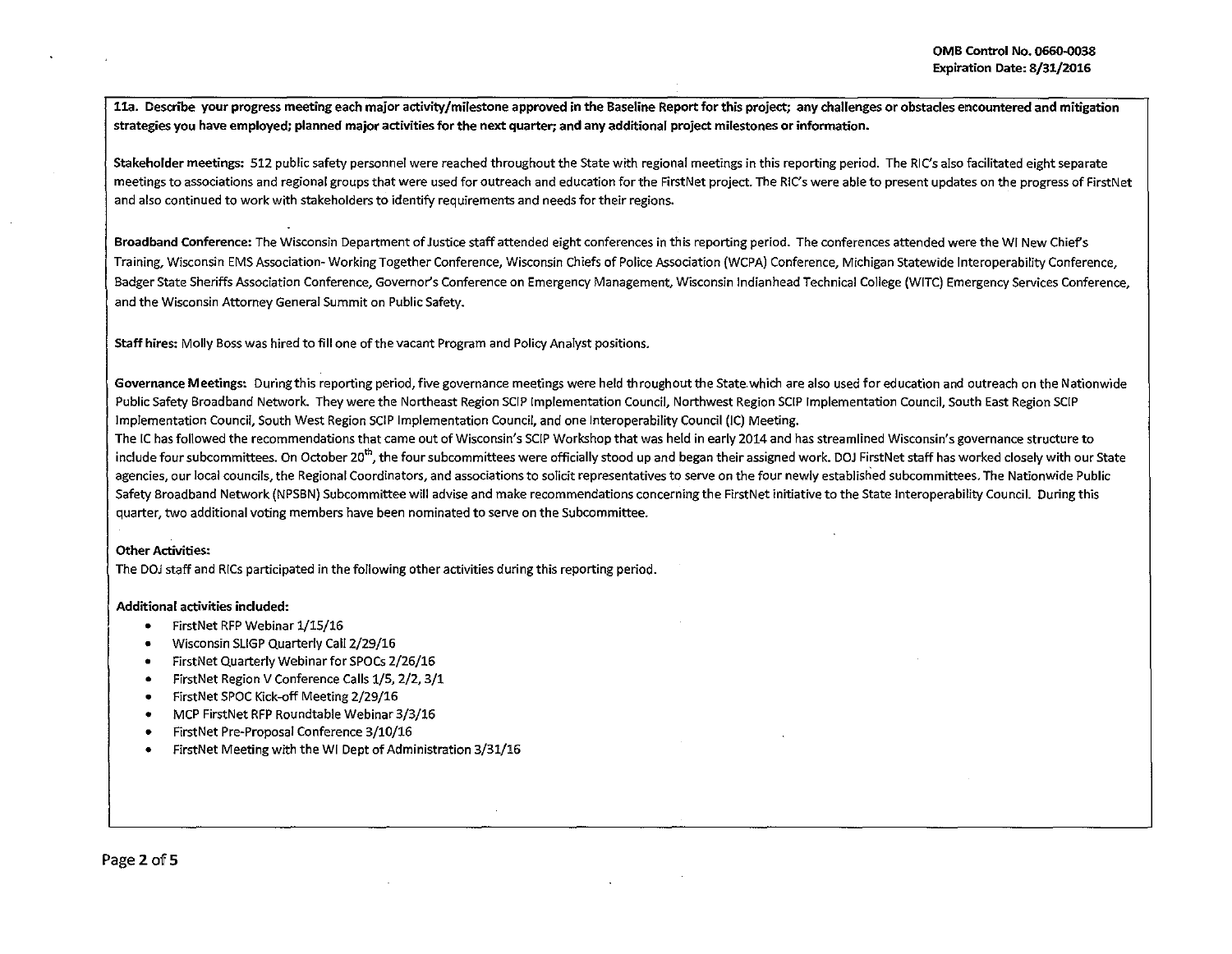11b. If the project team anticipates requesting any changes to the approved Baseline Report in the next quarter, describe those below. Note that any substantive changes to the Baseline Report must be approved by the Department of Commerce before implementation.

### None during this period.

11c. Provide any other information that would be useful to NTIA as it assesses this project's progress.

Wisconsin continues to remain informed on the latest developments on FirstNet, and plans to become even more focused next quarter by attending several informational sessions including the SPOC meeting in April. With additional staff becoming available to assist on the project, there will be much more direction for education and outreach in the next quarter.

lld. Describe any success stories or best practices you have identified. Please be as specific as possible.

The Wisconsin FirstNet team was able to come together with other Region V states at the Michigan Jnteroperability Conference in February. At the conference, the Wisconsin SWIC participated on a panel with other states to present information on the need for FirstNet in Wisconsin, specifically for events such as music festivals or outdoor concerts. This provided a great opportunity to meet with FirstNet team leaders from surrounding states.

Also in February, the Wisconsin FirstNet team partnered with Chief Burbank from the FirstNet Board to present at the Wisconsin Chiefs of Police Association Conference. This was a great opportunity for the Wisconsin Chiefs to hear from the state and FirstNet about the promise of a Nationwide Public Safety Broadband Network. The Wisconsin FirstNet team also staffed an exhibitor booth at the conference and the number of interested parties was incredible. I feel that the combination of a presentation and exhibitor booth really allowed for attendees to gain an interest in RrstNet and also provided ample time for questions and discussion.

### 12. Personnel

12a. If the project is not fully staffed, describe how any lack of staffing may impact the project's time line and when the project will be fully staffed.

Wisconsin's SWIC position is currently still vacant, but the State is actively continuing recruitment efforts and hopes to fill this position within the next quarter. During this quarter, one of the Program and Policy Analyst positions was filled. Molly Boss was officially hired as the lead Program and Policy Analyst and began working in the new position on March 20th.

# 12b. Staffing Table

| FTE % | Project(s) Assigned                                                                                                                                   | Change                                                          |
|-------|-------------------------------------------------------------------------------------------------------------------------------------------------------|-----------------------------------------------------------------|
| .50   | Provides administrative support relating to grant management, governance meetings,                                                                    | Molly Boss hired<br>March 20th.                                 |
| .50   | Provides administrative support relating to grant management, governance meetings,<br>outreach activities, and fulfill program reporting requirements | Vacant                                                          |
| .50   | Overall program oversight                                                                                                                             | Vacant                                                          |
| .10   | Provides financial balances, completes Financial Status Report (FSR), completes travel<br>reimbursement and pays general costs                        |                                                                 |
| .00   | Completes travel reimbursement and pays general costs                                                                                                 | Will remain vacant                                              |
| .00   | Provides financial oversight for the federal award                                                                                                    | Will remain vacant                                              |
| .00   | Provides program support for day to day work and meetings                                                                                             | Will remain vacant                                              |
|       |                                                                                                                                                       | outreach activities, and fulfill program reporting requirements |

| Remove Row<br>. 7<br>Add Row<br>and the con- |
|----------------------------------------------|
|                                              |
|                                              |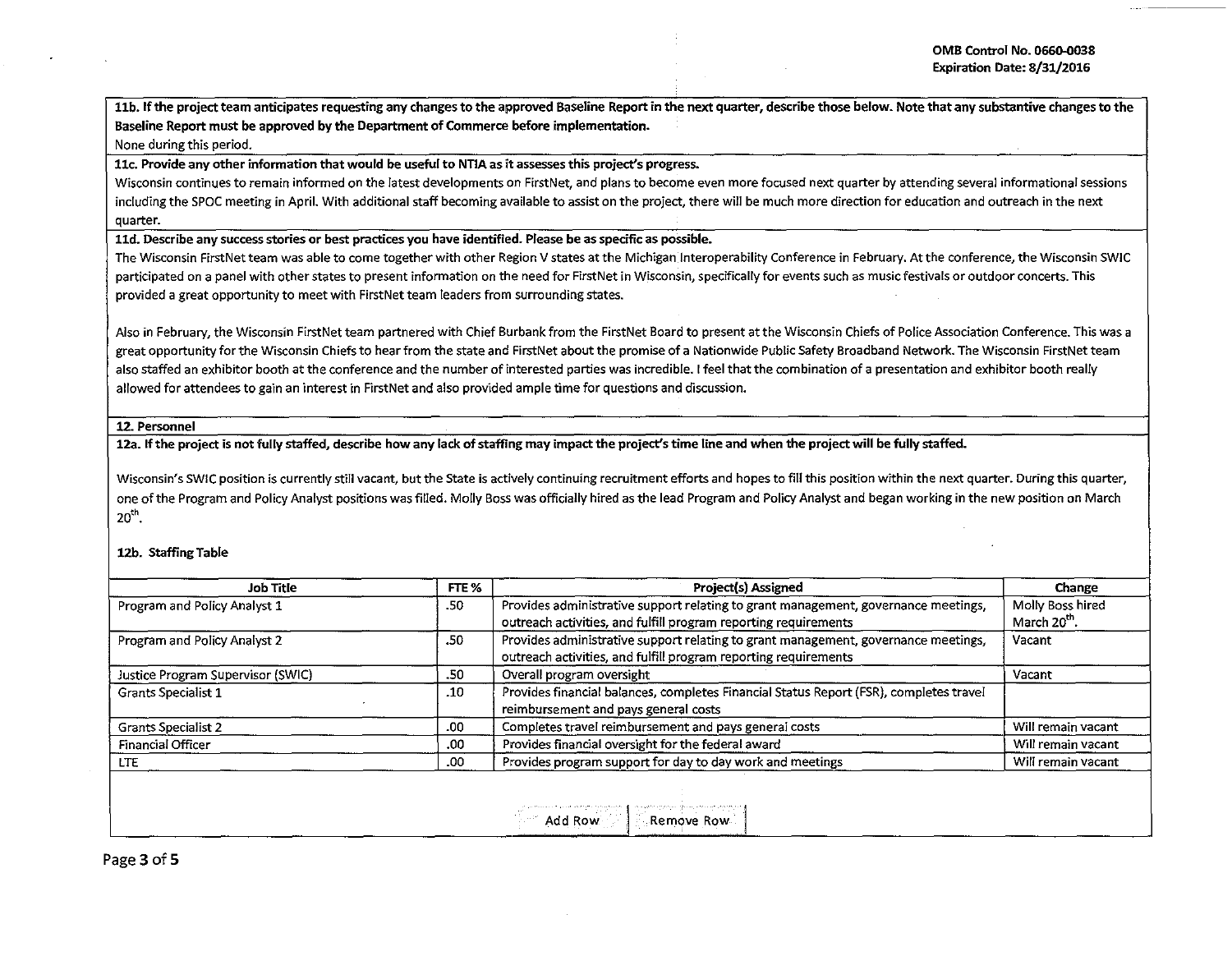### 13. Subcontracts (Vendors and/or Subrecipients)

The State of Wisconsin has 6 sub-grants reflected within the "Contractual" category in our budget. Our sub-grants are with the following entities: Dane County \$414,584, North Central WI Regional Planning Commission \$86,985, Calumet County \$172,585, Douglas County \$86,985, West Central WI Regional Planning \$86,985, and the City of Milwaukee \$172,585. We have issued an initial purchase order with UW-Extension totaling \$156,984.

 $\mid$  13a. Subcontracts Table – Include all subcontractors. The totals from this table must equal the "Subcontracts Total" in Question 14f.

| Name           | Subcontract Purpose           | Type             | RFP/RFQ     | Contract | Start      | End Date   | <b>Total Federal</b>   | <b>Total Matching</b>  | Project and % Assigned |
|----------------|-------------------------------|------------------|-------------|----------|------------|------------|------------------------|------------------------|------------------------|
|                |                               | (Vendor/Subrec.) | Issued      | Executed | Date       |            | <b>Funds Allocated</b> | <b>Funds Allocated</b> |                        |
|                |                               |                  | (Y/N)       | (Y/N)    |            |            |                        |                        |                        |
| UW-Extension   | Develop training              | Vendor           | N           | Y        | 3/16/15    | <b>TBD</b> | \$286,584              | \$0                    | N/A                    |
|                | videos and                    |                  |             |          |            |            |                        |                        |                        |
|                | promotional                   |                  |             |          |            |            |                        |                        |                        |
|                | materials.                    |                  |             |          |            |            |                        |                        |                        |
| Unknown at     | <b>Facilitator for Public</b> | Unknown at this  | $\mathbf N$ | N        | <b>TBD</b> | <b>TBD</b> | \$4,800                | SO.                    | N/A                    |
| this time      | Safety Wireless               | time             |             |          |            |            |                        |                        |                        |
|                | Broadband                     |                  |             |          |            |            |                        |                        |                        |
|                | Workgroup (PSWBW)             |                  |             |          |            |            |                        |                        |                        |
| Unknown at     | Statewide website             | Unknown at this  | N           | N        | <b>TBD</b> | <b>TBD</b> | \$5000                 | \$0                    | N/A                    |
| this time      | hosting                       | time             |             |          |            |            |                        |                        |                        |
|                |                               |                  |             |          | 9/1/13     | 7/30/16    |                        | \$0                    |                        |
| Six sub-grants | <b>Public Safety Wireless</b> | Subrecipients    | N           |          |            |            | \$1,020,709            |                        | N/A                    |
|                | <b>Broadband Planning</b>     |                  |             |          |            |            |                        |                        |                        |
|                | Facilitation                  |                  |             |          |            |            |                        |                        |                        |

Add Row  $\left| \cdot \right|$  Remove Row

13b. Describe any challenges encountered with vendors and/or subrecipients. None at this time.